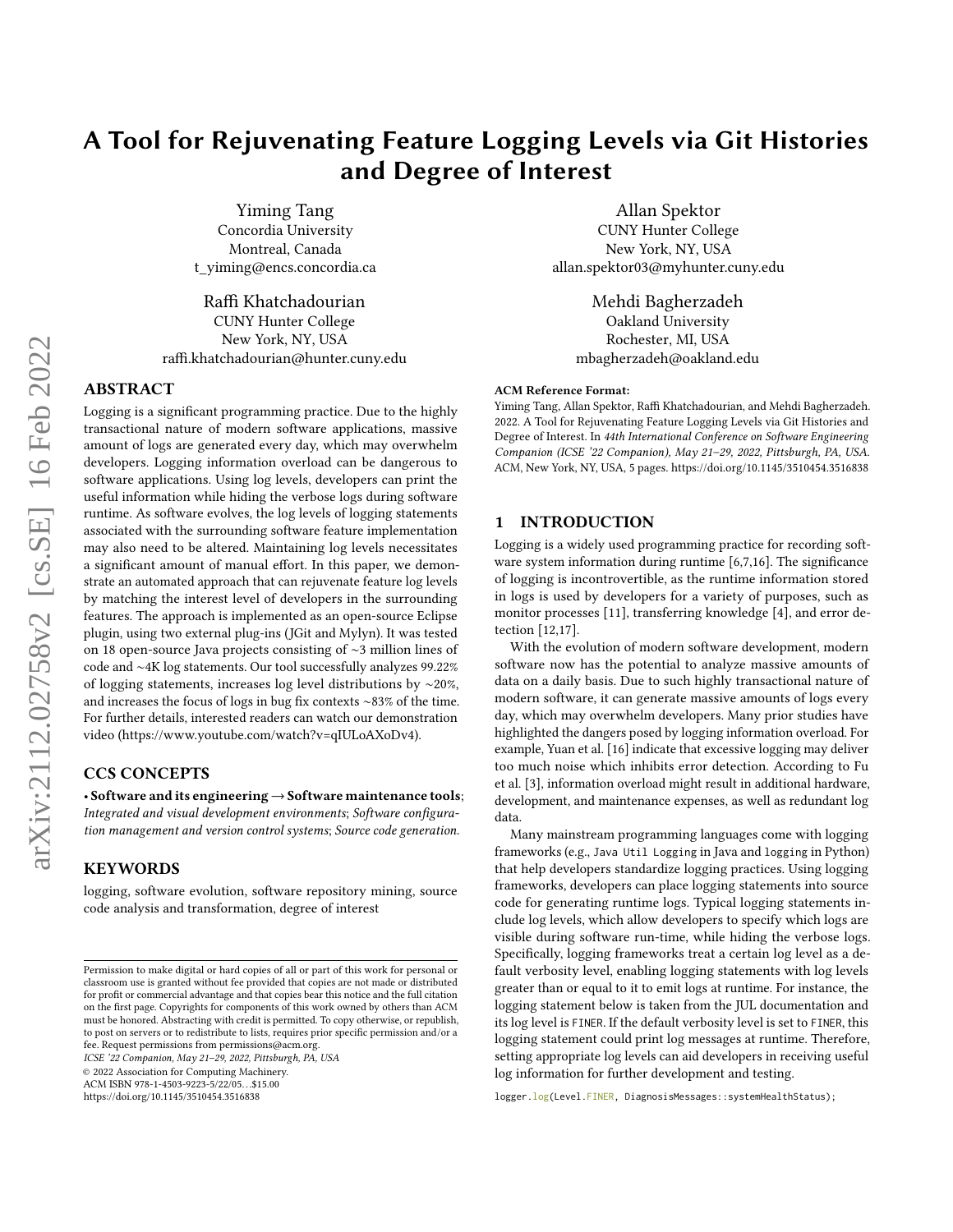ICSE '22 Companion, May 21–29, 2022, Pittsburgh, PA, USA Yiming Tang, Allan Spektor, Raffi Khatchadourian, and Mehdi Bagherzadeh

As software evolves, new software features are introduced, while some existing software features are enhanced or suppressed. The log levels of logging statements associated with the surrounding software feature implementation, referred to as feature log levels, may also need to be altered, as these logging statements are unable to offer developers with the most up-to-date information that is no longer of interest to them. For example, if a software feature is suppressed, its relevant logs are no longer appealing to developers and should be concealed during software runtime to assist developers in receiving information more effectively. In ideal situations, the levels of feature logs should be raised when more developers become interested in surrounding software features, and vice versa, resulting in more valuable log information being displayed and less useful information being suppressed during software runtime. To identify feature logs, we established a set of innovative heuristics based on first-hand developer interactions, which can be found on the tool's main menu and are explored in more detail in Section [5.3.](#page-2-0)

A prior study [\[16\]](#page-4-3) discloses that developers often fail to set log levels appropriately the first time, and then alter them afterward. Evolving log levels necessitates a significant amount of manual effort. To the best of our knowledge, there are no automated existing approaches for maintaining log levels by taking into account the evolution of surrounding software features. Therefore, we propose an automated approach, namely REFELL, that can rejuvenate feature log levels by matching the interest level of developers in the surrounding features. Our approach attempts to aid developers in effectively getting log information as software evolves, because appropriate log levels can prevent developers from receiving too much or too little software run-time information. The approach analyzes Git histories for code changes, then adapts Mylyn's Degree of Interest (DOI) model [\[5\]](#page-4-9) to gauge developers' interest in the software source code surrounding the logging statements based on the retrieved code changes. Mylyn [\[2\]](#page-4-10) is an Eclipse plugin whose basic algorithm is the DOI model, which enables program elements with more frequent and recent interactions to be highlighted more prominently, and vice versa. The approach correlates such interests with feature log levels and suggests new log levels if mismatches are discovered.

The approach is implemented as an open-source Eclipse plugin, which developers can download and install using an Eclipse update site link.<sup>[1](#page-1-0)</sup> The project source code is also publicly available on GitHub. $2$  To explore the approach's capabilities in real-life applications, we conducted experiments on 18 open-source Java projects. Our tool examines ∼4K logging statements, improves log level distributions by ∼20%, and increases the focus of logs in bug fix contexts by 83%. Several pull requests were also incorporated into prominent and well-known open-source projects.

The corresponding full technical paper appeared in Science of Computer Programming [\[14\]](#page-4-11). The full paper contains further information, such as the approach introduction, evaluation design, and discussion.

#### 2 ENVISIONED USERS

The users we expect to attract are the developers and even testers of large software systems. These software systems are constantly updated and can generate a large number of logs per day. Analyzing these logs to obtain useful information necessitates a significant amount of human effort. Our tool can assist them in receiving run-time log information more efficiently.

## 3 HOW THE TOOL IS USED

We provide a user-friendly, easy-to-use tool to developers. Users should first install our tool in Eclipse and create a new Mylyn task before using it. The Mylyn task needs to be activated. After that, users only need to choose the assessed projects and click on the REJUVENATE A LOG LEVEL command via Quick Assess.

The main menu of the tool includes the heuristics listed in Table [1.](#page-3-0) After choosing heuristics, the tool analyzes source code, and a preview dialog box appears, as shown in Figure [1.](#page-1-2) In this dialog box, users can choose the source file to view and check all transformations in this file. If users agree with the log level transformations, they can perform log level transformations by clicking on the "Finish" button. For more information, interested readers could watch our demonstration video.

<span id="page-1-2"></span>

Figure 1: Screenshot of the preview wizard for REFELL.

## 4 SOFTWARE ENGINEERING CHALLENGES

As we stated in Section [1,](#page-0-0) our tool expects to reconcile the software log information overload. With the help of our tool, the log information that users are more interested in has a better chance of being printed during software run-time, and vice versa. The following is a log level transformation that our tool recommended and was approved by [Jenkins](https://github.com/jenkinsci/jenkins) developers.

LOGGER.log(INFO,"{0} main build action completed:{1}"..); LOGGER.log(FINEST,"{0} main build action completed:{1}..");

In this case, the original log level is info, indicating that when developers chose this log level, they were interested in the log information provided by this logging statement. However, after that, the project went through a long development period, and the log information from this logging statement was no longer as interesting to developers as it once was. Our tool integrates with the Eclipse Mylyn plug-in and can track developers' interest in software

<span id="page-1-0"></span><sup>1</sup><https://git.io/J17UC>

<span id="page-1-1"></span><sup>2</sup><https://git.io/JMTNW>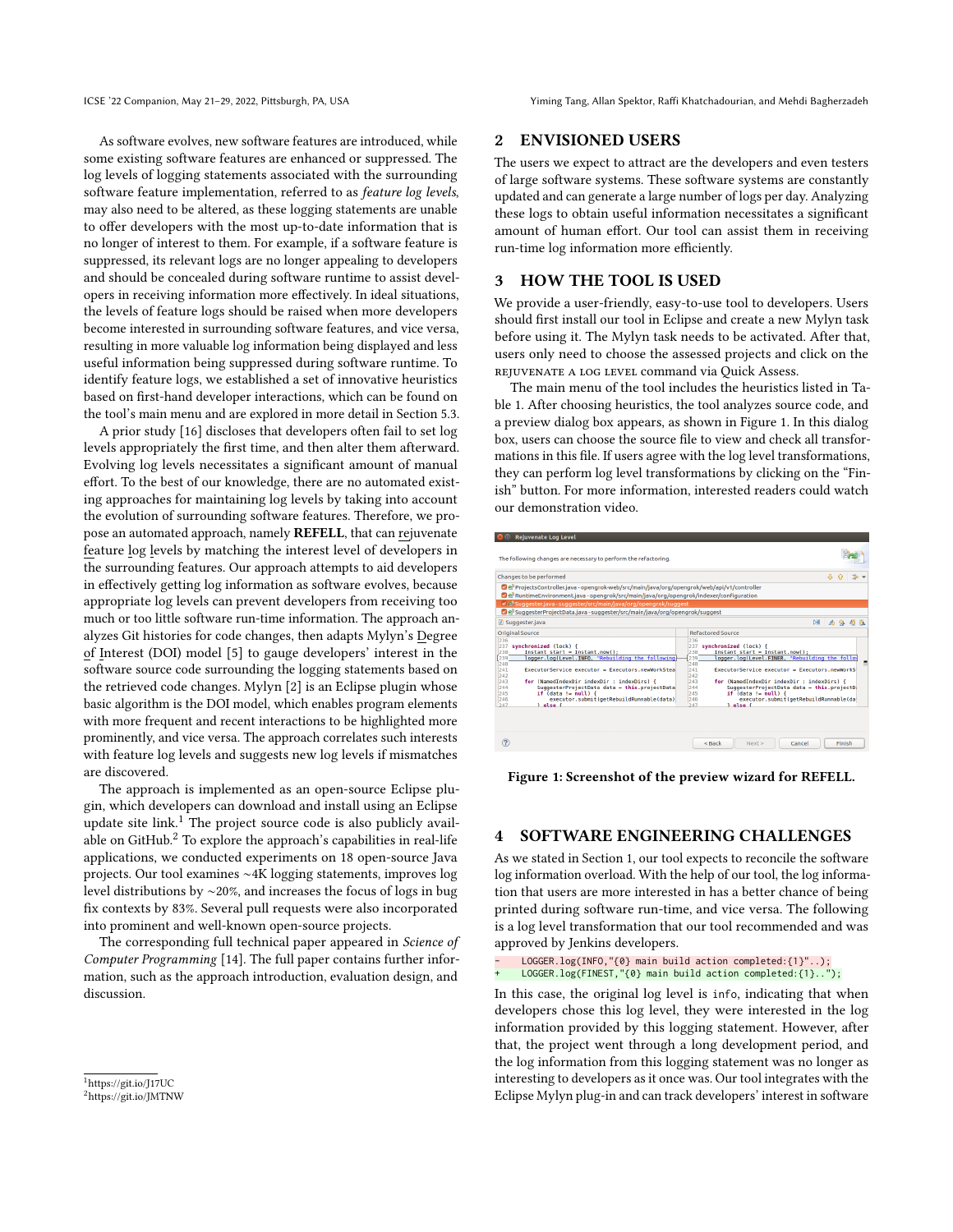A Tool for Rejuvenating Feature Logging Levels via Git Histories and Degree of Interest ICSE '22 Companion, May 21-29, 2022, Pittsburgh, PA, USA

features surrounding logging statements. The tool discovered that developers were less interested in the software features surrounding this logging statement. In addition, this logging statement was associated with its surrounding software features. Therefore, our tool suggested lowering the log level in this case, which was agreed upon by developers. [Jenkins](https://github.com/jenkinsci/jenkins) developers stated "[it is p]robably a good idea: [i]t's time we started removing this from the general system log [\[13\]](#page-4-12)."

# 5 APPROACH AND IMPLEMENTATION

### 5.1 Architecture and Dependencies

Our tool's design is depicted in Fig. [2,](#page-2-1) which consists mostly of three layers. The top layer is the user interface layer that accepts source code from software projects as input. The medium layer implements the approach's primary functionality. It leverages two external plug-ins: JGit for historical source code change extraction and Mylyn for measuring developer interests. Our tool mines every project's Git history to extract a collection of source code modifications. For each source code modification, the tool creates an interaction event as a Mylyn input. Mylyn could then automatically measure developers' interest in program elements (methods) enclosing logging statements. The developer's interest in a software feature is quantified as a real dubbed the DOI value. The DOI ranges of features are later split by subtracting the smallest DOI value from the largest, and then dividing the result by the number of available logging levels. As a result, each DOI partition is associated with a log level. Therefore, the tool can predict a log level for each log level based on developers' interests in the surrounding software feature, and recommend a new log level if the existing log level and the anticipated log level differ. Currently, every log level corresponds to the same size DOI partition. We chose same size since it is the most straightforward and intuitive strategy, and we will apply Machine Learning technologies in the future to enhance our algorithms. The bottom layer in Fig. [2](#page-2-1) is the basic foundation of this tool, which can provide Eclipse plug-in development support for a transformation tool.

<span id="page-2-1"></span>

| User<br>Interface             | User-Facing Plug-ins              |
|-------------------------------|-----------------------------------|
| Core of<br><b>Application</b> | Internal Plug-ins                 |
|                               | JGit Plug-in<br>Mylyn Plug-in     |
| <b>Framework</b>              | <b>Eclipse Framework Plug-ins</b> |

Figure 2: Software Architecture for REFELL.

## 5.2 Integration with Mylyn

In this section, more information on how historical source code modifications are transformed to interaction events as Mylyn input is provided. For each software feature change (method change), the tool sequentially builds a Mylyn interaction event with kind EDIT, indicating that this interaction event is for editing source code.

Mylyn might construct many types of interaction events, such as SELECTION, for a common Mylyn task context. However, because Git commits cannot hold as much information as all finer-grained interaction event types defined in Mylyn, the tool has to ignore the others and only consider the EDIT type. In the future, we would like to merge the existing Mylyn task context with the simulative task context created from Git history. Existing task contexts contain a wide range of interaction events that could facilitate log transformations.

Developers' interest in a program element is reflected by the DOI value, with a higher DOI value indicating greater developer interest. DOI values are higher for program elements with more frequent and recent interactions than for program elements with fewer frequent and recent interactions. A developers' interaction could raise the DOI value of the relevant program element while lowering DOI values for other program elements that are unaffected by the interaction. In the DOI model, decreasing DOI values is referred to as decay. Due to the presence of decay, when our tool integrates with Mylyn, the developers' interest in the program elements for the very early commits is less significant and less considered than the developers' interest extracted from the most recent commits. If the analyzed project has a long Git history, the early commits have little impact on the final log level transformation. In addition, our tool provides users with the option to limit the number of analyzed Git commits to avoid the tool analyzing very ancient commits. Further details about the examined Git histories can be found in our full technical paper [\[14\]](#page-4-11).

In Mylyn, negative DOI values indicate uninterestingness. In Eclipse, the view "Focus on Active Task" only displays elements with positive DOI values, while those with negative DOI values are hidden. Our tool has the potential to generate negative DOI values. If a program element in a Mylyn active context is not visited indirectly or directly for a long period of time, its DOI value could decay many times and may become negative. As a result, we treat negative DOI values as 0. The DOI has a minimum value of 0.

Multiple projects are treated as independent projects and processed individually. The Mylyn task context is cleared after each processing. Each project's Git history needs to be traversed, so the Git history of a repository with different subprojects may be analyzed more than once. Memoization is used to eliminate duplicate analysis. Each time the tool analyzes a project, it saves some intermediate data, such as source code changes. When the tool analyzes projects that share a repository, the stored data is read directly. Therefore, a repository is only processed once for every run of the tool.

## <span id="page-2-0"></span>5.3 Heuristic Design

Heuristics are designed to distinguish between feature logs and non-feature logs. We performed a pilot study by analyzing several well-known open-source projects using our initial version of the tool collecting comments from their developers in order to refine and improve our heuristics design. Table [1](#page-3-0) lists all of the available heuristics in the approach. These heuristics are also displayed as transformation setting options in the tool's main menu, allowing developers to accept or reject them while using the tool. We would suggest users take all of the heuristics stated in the table [1](#page-3-0) into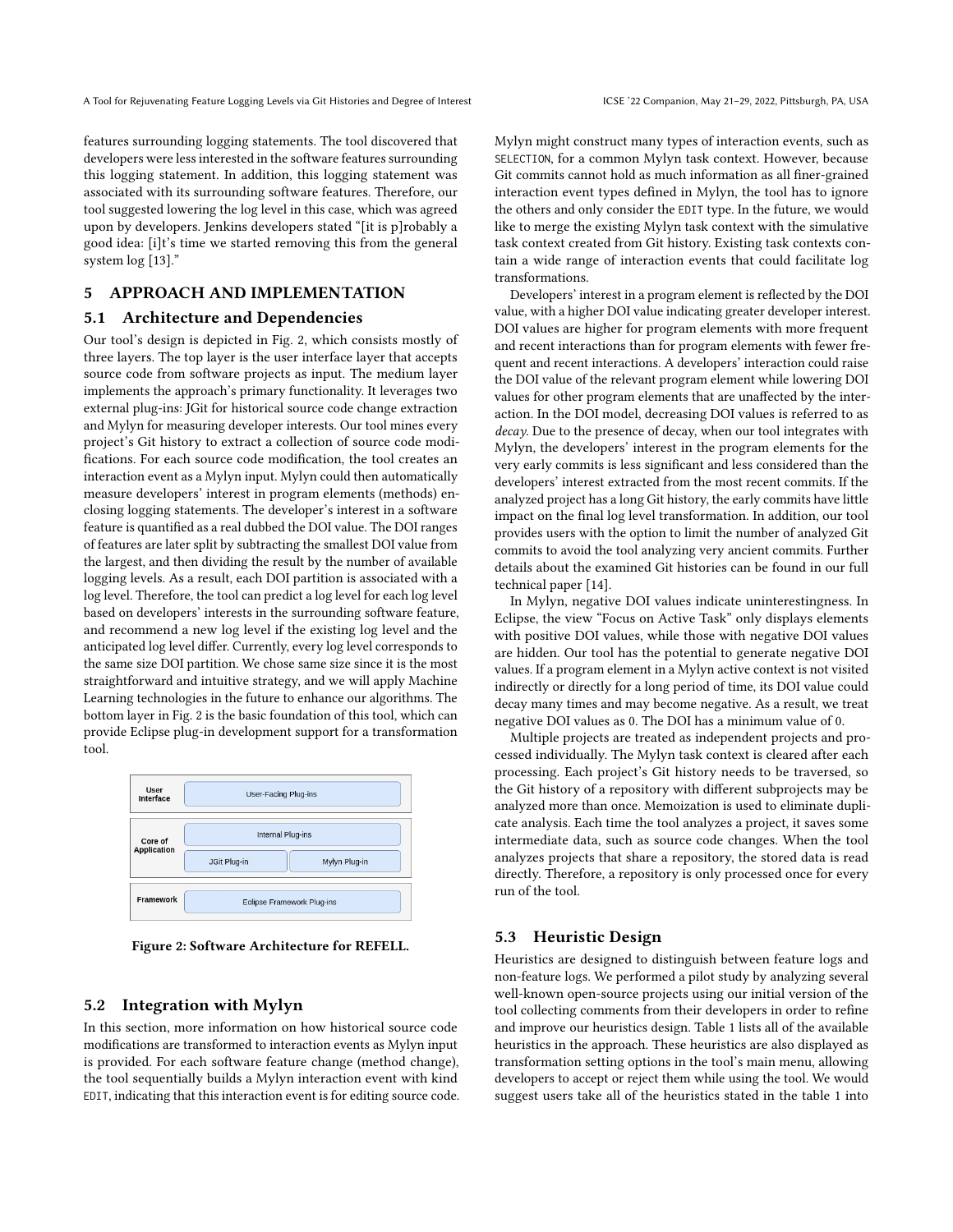account since these heuristics can filter out non-feature logs to avoid undesirable log level transformations.

<span id="page-3-0"></span>Table 1: A list of heuristics to identify feature logs

| Heuristic   | <b>Details</b>                                                                                                                                                                                                               |
|-------------|------------------------------------------------------------------------------------------------------------------------------------------------------------------------------------------------------------------------------|
| WS          | Treat particular levels as log categories.                                                                                                                                                                                   |
| LOW         | lower the level of logging<br>statements:<br>Never<br>(a) CTCH: appearing within catch blocks.<br>(b) IFS: immediately following branches (e.g., if, switch).<br>(c) KEYL: having particular keywords in their log messages. |
| <b>CNDS</b> | Never change the level of logging statements immediately fol-<br>lowing branches whose condition contains a log level.                                                                                                       |
| <b>KEYR</b> | Never raise the level of logging statements without particular<br>keywords in their log messages. This is only applicable to critical<br>log levels (e.g. WARNING and SEVERE in Java Util Logging).                          |
| INH         | Only consistently transform the level of logging statements ap-<br>pearing in overriding methods.                                                                                                                            |
| TDIST       | Only transform the level of logging statements up to a transfor-<br>mation distance threshold.                                                                                                                               |

#### 5.4 Log Level Extraction and Rewrite

Currently, our tool supports two popular Java logging frameworks: [Java Util Logging](https://docs.oracle.com/en/java/javase/17/docs/api/java.logging/java/util/logging/package-summary.html) (a Java built-in logging framework) and [Slf4j](http://www.slf4j.org/) (a third-party logging framework). According to API documentation [\[8,](#page-4-13)[10\]](#page-4-14), log levels can occur in logging statements in two ways: (i) log level can be passed as a method parameter of a logging statement, as seen in the code example in the Section [1,](#page-0-0) and (ii) the method name of a convenience method could match to a log level. For example, the logging statement below is from the Slf4j documentation [\[10\]](#page-4-14), and its log level is info, which is the same as its method name.

logger.info("Temperature has risen above 50 degrees.");

The tool uses AST and its source symbol bindings to extract logging statements from source code, then uses log level string match to retrieve log levels from those statements. Logging transformations are implemented by rewriting AST.

### 6 EVALUATION

The tool was tested on 18 open-source Java projects of various sizes and domains. Our tool successfully assessed 99.22% of the 3,973 logging statements, with 2,819 being non-feature logs and 1,154 being feature logs. The failed cases are those logging statements with log levels stored in variables that our string matching strategy cannot identify. Data-flow analysis can be used to solve those cases, but since they account for a very small number of analyzed logging statements, we leave them for future research. Among the detected feature logs, 753 are suggested to be transformed. The tool improves log level distributions by ∼20%. Among the transformed log levels, 89.51% of the levels are lowered, implying that our tool helps developers filter out much information they are uninterested in and allowing them to concentrate on fewer features of interest.

We then conduct a bug study to see how our tool can help focus on buggy code. We compare the log level transformations made by our tool to the ideal log level transformations. Ideally, if possible, feature log levels in buggy context (context with bug fixes) should be raised, whereas feature log levels in non-buggy context should be decreased, so that logs from logging statements in buggy context become more prominent, while logs from logging statements in non-buggy context become less prominent, allowing developers to focus on the buggy information to facilitate debugging. According to the results, our tool raises the focus of logs in bug fix contexts ∼83% of the time. The results indicate that our tool has the capacity to bring erroneous feature implementations to light and expose bugs.

During the evaluation, we discovered that our tool still has certain limitations. For example, we may overlook some of the "wrapped" logging statements excluded by the CNDS heuristic. A "wrapped" logging statement is guarded by a run-time log level check. In fact, such logging statements make up only a small portion of analyzed logging statements (only ∼6.3%). For now, the tool's limitations appear to be manageable, and we will consider incorporating advanced technologies and algorithms to improve it in the future.

In addition, we perform a pull request study to assess the usefulness of our heuristic rules. As a result, pull requests have been integrated into two large and well-known open-source projects (i.e., [Jenkins](https://github.com/jenkinsci/jenkins) and [selenium\)](https://github.com/SeleniumHQ/selenium).

## 7 RELATED WORK

In recent years, many research studies have been conducted on log challenges. Yuan et al. [\[15\]](#page-4-15) implement a tool that adds appropriate logging statements into source code to enhance failure diagnosis, but this cannot solve the problem of information overload. Zhu et al. [\[18\]](#page-4-16) provide a logging suggestion tool which assists developers in determining where to log. However, this tool does not allow developers to alter log levels. Chen and Jiang [\[1\]](#page-4-17) implement a tool to detect mismatches between log content and the associated log level. However, they do not take into account how developer interest in the surrounding software features changes over time during software evolution.

#### 8 CONCLUSION & FUTURE WORK

In conclusion, we proposed a tool REFELL that can automatically rejuvenate logging statement levels by using Git histories and DOI model. The tool recommends a new log level if a log level does not align with developers' interests in surrounding software features. The tool was implemented as an Eclipse plug-in by using two external Eclipse plug-ins JGit and Mylyn. It was tested on 18 open-source Java projects consisting of ∼3 million lines of code and ∼4K log statements. Our tool successfully analyzes 99.22% of logging statements, increases log level distributions by ∼20%, and increases the focus of logs in bug fix contexts ∼83%of the time.

In the future, we will explore algorithm enhancement by incorporating advanced techniques such as Machine Learning based techniques and data-flow analysis. Moreover, we will explore integrating Mylyn task context. Our work, such as automatic task context building from Git histories, may contribute back to Mylyn project, which can resolve the pending bugs in their forums [\[9\]](#page-4-18).